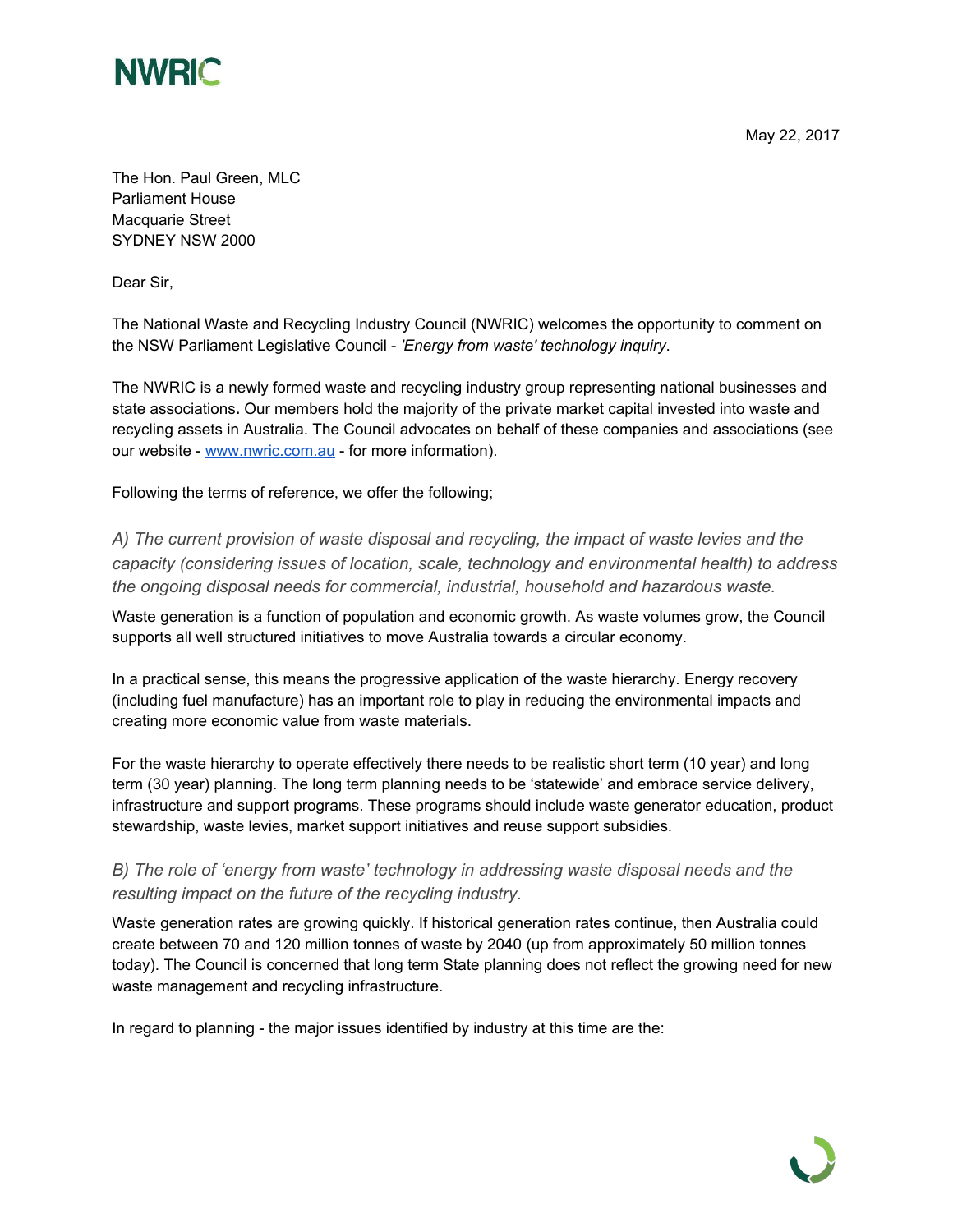

- 1. Development of economically viable markets for recycled materials such as composted garden waste<sup>1</sup> - and glass<sup>2</sup>;
- 2. Allocation of suitable sites for waste recycling and processing especially for garden waste composting and organic waste (including food waste) anaerobic digestion and energy recovery facilities;
- 3. Partial replacement of landfilling with energy recovery in capital cities.

The NWRIC supports the introduction of thermal processing of waste in Australia when new facilities are introduced as part of long term infrastructure planning. This means that energy recovery plants should now be included in larger, statewide plans addressing future needs.

Recent experience in Europe, the UK, North America and Japan clearly demonstrates that modern thermal processing is reliable, and that emissions can be managed in a way which maintains the highest levels of public safety.

Following recent public statements, the Council is concerned with any proposal to introduce large buffer distances into the planning, licensing or development consents for new energy recovery facilities. International experience, and the best available science $3$ , indicates that energy recovery buffer distances are unnecessary. Further, the Council believes energy recovery facilities should be treated in a similar way to other heavy industry facility applications.

For example a study lead by Dr Phillips of Centre for Energy and Resource Technology, School of Applied Sciences, Cranfield University is one of most comprehensive to date on the long term effects of energy recovery plants on civil amenity. It examined property prices seven years prior and after the establishment of an energy recovery plant in a suburban location in the UK, and found no significant effect resulting from the presence of these facilities.

## *D) Additional factors which need to be taken into account within regulatory and other processes for approval and operation of 'energy from waste' plants.*

The NWRIC accepts that thermal processing is capital intensive and as such should only be considered as a partial response to overall waste management. Energy recovery should be adopted in a manner consistent with the waste hierarchy - after recycling and fuel manufacture - and before landfill. The Council notes that energy recovery facilities operate effectively and safely in both Europe and Asia.

*G) The risks of future monopolisation in markets for waste disposal and the potential to enable a 'circular economy' model for the waste disposal industry.*

Energy recovery is best applied as part of an integrated plan which considers all levels of the waste hierarchy, alongside social and economic factors. Waste management plans are most effective when

<sup>2</sup> Where there is a risk of stockpiling.

<sup>&</sup>lt;sup>3</sup> See - Assessing the perception and reality of arguments against thermal waste treatment plants in terms of property prices. Waste Management, Volume 34, Issue 1, January 2014, Pages [219–225](http://www.sciencedirect.com/science/article/pii/S0956053X13003917).



 $1$  Where transport subsidies are needed to haul needed soil carbon supplements to distant agricultural markets.